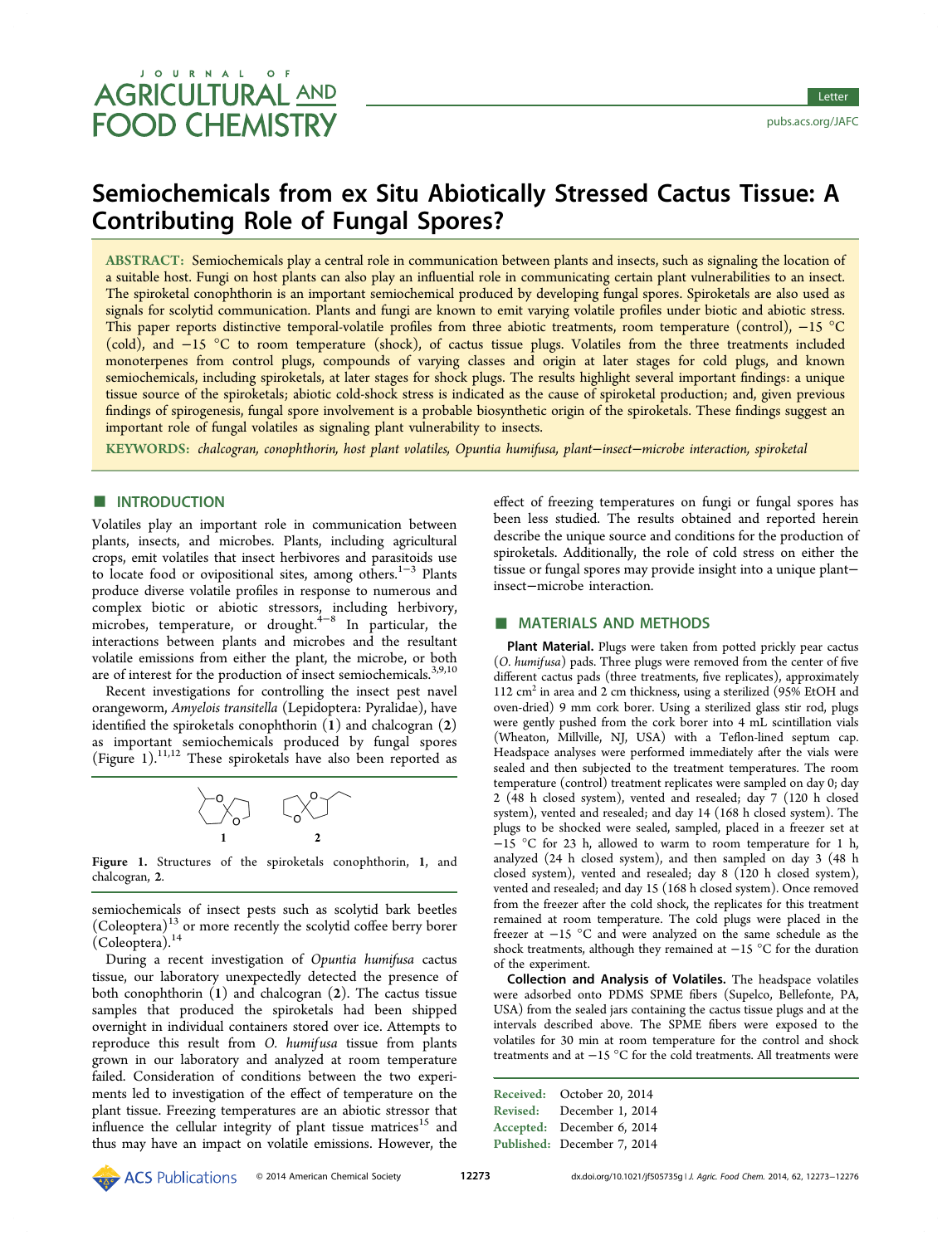|                                    |                 | detected in treatment <sup>a</sup> |             |             |             |             |             |             |             |             |
|------------------------------------|-----------------|------------------------------------|-------------|-------------|-------------|-------------|-------------|-------------|-------------|-------------|
| compound identity                  | $\mathrm{RI}^b$ | day 3                              |             |             | day 8       |             |             | day 15      |             |             |
|                                    |                 | Δ                                  | ſ           | $\approx$   | $\Delta$    | $\int$      | $\approx$   | Δ           |             | $\approx$   |
| $\alpha\text{-pinene}^c$           | 1019            |                                    | $\mathbf X$ |             | $\mathbf x$ | $\mathbf X$ |             | $\mathbf X$ | $\mathbf X$ |             |
| $\alpha$ -fenchene $^{c,d}$        | 1052            | $\mathbf X$                        |             |             | $\mathbf x$ |             |             | $\mathbf X$ | $\mathbf X$ |             |
| camphene $^c$                      | 1058            | $\mathbf X$                        |             | $\mathbf X$ |             |             |             | $\mathbf X$ | X           |             |
| hexanal                            | 1076            |                                    | $\mathbf X$ |             |             | $\mathbf X$ |             |             | $\mathbf X$ |             |
| isobutyl alcohol <sup>d</sup>      | 1095            |                                    |             | $\mathbf X$ |             |             | $\mathbf X$ |             |             | X           |
| $\beta$ -pinene                    | 1106            |                                    | $\mathbf X$ |             |             | X           |             |             | $\mathbf X$ |             |
| limonene                           | 1197            |                                    | $\mathbf X$ |             |             | $\mathbf X$ |             |             | $\mathbf X$ |             |
| 3-methyl-1-butanol                 | 1209            |                                    |             | X           |             |             | $\mathbf X$ |             |             | X           |
| 3-octanone                         | 1251            |                                    |             | $\mathbf X$ |             |             |             |             |             |             |
| $p\hbox{-}\mathrm{cymene}^c$       | 1265            |                                    | $\mathbf X$ |             | $\mathbf X$ | $\mathbf X$ |             | $\mathbf X$ | X           |             |
| cyclohexanone $\real^d$            | 1285            |                                    |             |             |             | X           |             |             | $\mathbf X$ |             |
| conophthorin                       | 1286            |                                    |             |             |             |             | $\mathbf X$ |             |             | X           |
| unknown                            | 1300            |                                    |             |             |             | $\mathbf X$ |             |             | $\mathbf X$ |             |
| 6-methyl-5-heptene-2-one           | 1334            |                                    |             | $\mathbf X$ |             | $\mathbf X$ |             |             | $\mathbf X$ |             |
| (Z)-chalcogran                     | 1348            |                                    |             |             |             |             | X           |             |             | X           |
| $(E)$ -chalcogran                  | 1353            |                                    |             |             |             |             | X           |             |             | $\mathbf X$ |
| unknown sesquiterpene              | 1356            |                                    |             |             |             |             | $\mathbf X$ |             |             | $\mathbf X$ |
| unknown                            | 1368            |                                    |             |             |             |             | X           |             |             | X           |
| nonanal                            | 1391            |                                    |             |             |             | $\mathbf X$ |             |             | $\mathbf X$ |             |
| 3-hepten-1-yl acetate <sup>d</sup> | 1435            |                                    |             | X           |             |             | X           |             |             |             |
| 1-octen-3-ol                       | 1451            |                                    |             | X           |             |             | X           |             |             |             |
| 2-ethyl-1-hexanol                  | 1491            |                                    | $\mathbf X$ | $\mathbf X$ |             | $\mathbf X$ | $\mathbf X$ | $\mathbf X$ | $\mathbf X$ | $\mathbf X$ |
| benzaldehyde                       | 1515            |                                    | $\mathbf X$ | $\mathbf X$ | $\mathbf X$ |             |             |             | $\mathbf X$ |             |
| ${\rm guai a col}^d$               | 1853            |                                    |             | $\mathbf X$ |             |             | $\mathbf X$ |             |             | $\mathbf X$ |
| 2-phenylethanol                    | 1907            |                                    |             | $\mathbf X$ |             |             | $\mathbf X$ |             |             | $\mathbf X$ |

<span id="page-1-0"></span>Table 1. Volatiles Detected at Day 3, 8, or 15 from ex Situ Cactus Plugs by HS-SPME over the 2 Week Period and from the Three Abiotic Treatments

 ${}^{a}$ Key: Δ = control (room temperature);  $\int$  = −15 °C;  $\approx$  = −15 °C to room temperature; control samples were monitored on days 2, 7, and 14.<br><sup>B</sup>Retention indices relative to n-alkanes on DB-Wax column for compound i  $b$ Retention indices relative to *n*-alkanes on DB-Wax column for compound identification including comparison of retention times and mass fragmentation to authentic samples. <sup>c</sup> Volatiles detected at day 0 in all treatments. <sup>d</sup> Tentatively identified.

performed in five replicates. Collected volatiles were analyzed using a method identical to previously published protocols<sup>[9](#page-3-0)</sup> on a DB-Wax column, 60 m  $\times$  0.32 mm i.d.  $\times$  0.25  $\mu$ m (J&W Scientific, Folsom, CA, USA) installed on a 6890 gas chromatograph coupled to an HP-5973 mass selective detector (Agilent, Palo Alto, CA, USA). Retention index (RI) values were calculated using a homologous series of n-alkanes on the DB-Wax column. The identities of the reported volatiles were determined by comparison of fragmentation patterns to NIST and Wiley databases, as well as verified by injection of authentic samples and comparison of retention times and fragmentation patterns. Sources of compounds for GC-MS authentication were identical to those in a recent publication.<sup>[16](#page-3-0)</sup> Compounds not verified by authentication are listed as tentative in Table 1.

Statistical Analysis. Volatiles were only considered for analysis if they were detected within three of the five replicates at any time point. Relative peak areas were log transformed. Principal component analyses (PCA) were performed on the data using BioNumerics 4.6 (Applied Maths, Austin, TX, USA) where the three treatments (five replicates per treatment,  $n = 15$ ) were compared at each of the three time points.

## ■ RESULTS AND DISCUSSION

The volatiles  $\alpha$ -pinene,  $\alpha$ -fenchene, camphene, and p-cymene were detected from the cactus tissue samples in all treatments at day 0 (Table 1). The compounds  $\alpha$ -pinene,  $\beta$ -pinene, and pcymene have been reported from the headspace of intact  $\overline{O}$ puntia stricta;<sup>[17](#page-3-0)</sup> however, the previously reported cymene was the meta-isomer, whereas we detected and report the paraisomer. Additionally, we report the monoterpene camphene as a component of O. humifusa plugs, whereas camphene was not

detected in the previous study of O. stricta. In an additional note regarding volatiles from cacti, Flath et al.<sup>[18](#page-3-0)</sup> report numerous compounds of various classes from their hydrodistillation of prickly pear fruit. However, the differences of method extraction and tissue studied<sup>[18](#page-3-0)</sup> do not allow for comparison to either the present study or the headspace analysis performed by Pophof et al.<sup>[17](#page-3-0)</sup>

PCA showed three distinct clusters representing the three treatments (control, cold, and shock) at days 3 and 8, respectively (Figure [2A](#page-2-0),B), thus supporting the overall difference in volatile emissions from the tissues as shown in Table 1. From the PCA for day 3, the volatiles  $\alpha$ -pinene, hexanal, β-pinene, and limonene in the cold treatment and 3 octanone, 3-hepten-1-yl acetate, and 1-octen-3-ol in the shock treatment were most responsible for the distinct clustering of the shock (red ellipse) and cold (blue ellipse) treatments (Figure [2A](#page-2-0)).

The volatiles 3-octanone and 1-octen-3-ol on day 3 from the shock tissue are characteristic of fungal metabolism of fatty acids, $9,19$  $9,19$  $9,19$  as well as the volatiles 3-hepten-1-yl acetate and 2ethyl-1-hexanol. Both of these latter volatiles have reported plant origins, $20,21$  but the compound 2-ethyl-1-hexanol is also thought to be a contaminant.<sup>[22](#page-3-0)</sup> Whereas we found no reported semiochemical activity of either 3-hepten-1-yl acetate or 2 ethyl-1-hexanol, it should be noted that 3-octanone and 1 octen-3-ol elicited high electrophysiological responses from both male and female Amyelois transitella (Lepidoptera: Pyralidae) moth antennae.[16](#page-3-0)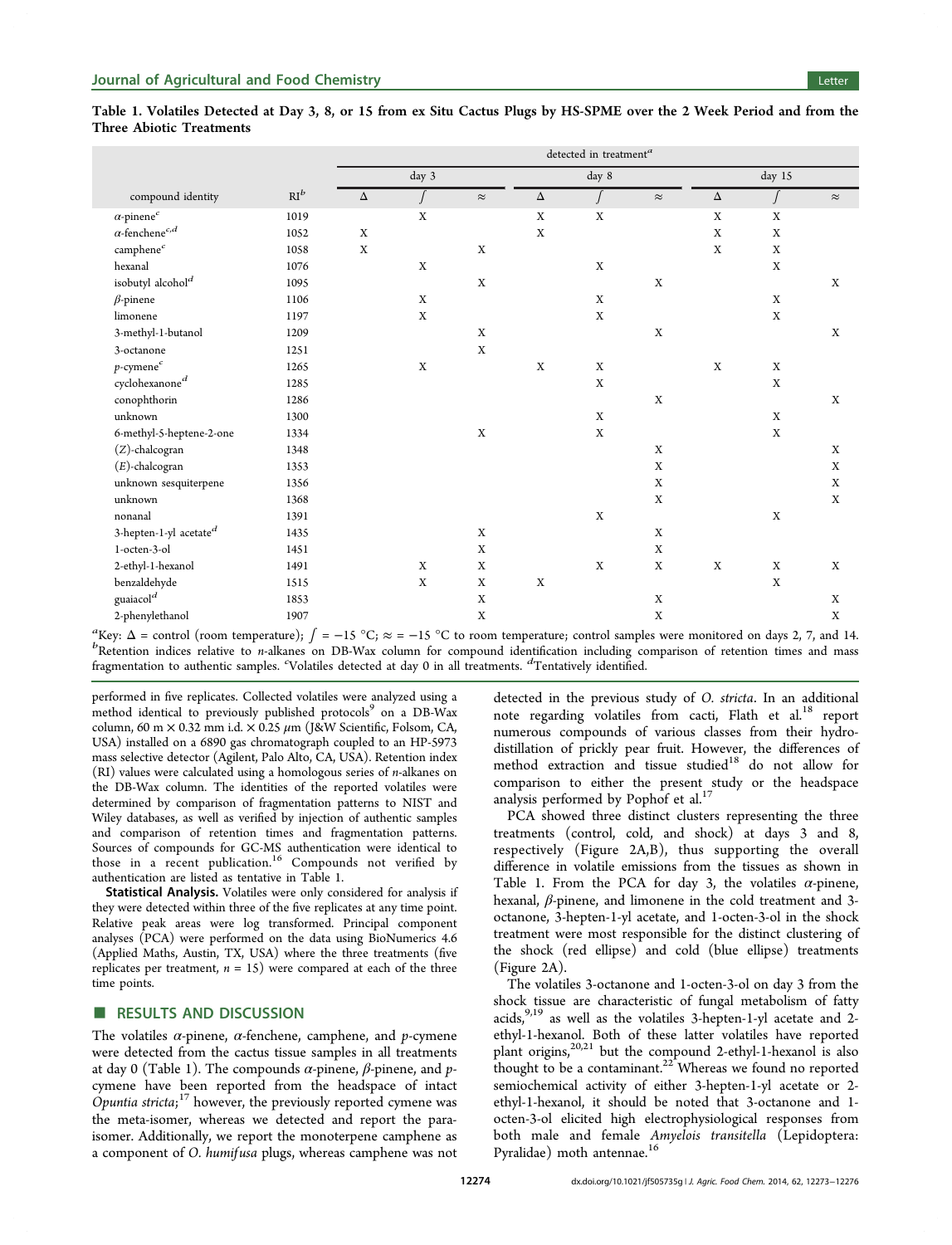<span id="page-2-0"></span>

Figure 2. Principal component analysis of data from the five replicates of all treatments at (A) day 3, (B) day 8, and (C) day 15. Control treatments are shown in black ellipses, cold treatments in blue ellipses, and shock treatments in red ellipses.

The shock and cold treatments at day 8 produced a number of new compounds not found in the control samples (Figure 2B and Table [1\)](#page-1-0). The volatile composition of the cold treatment cactus tissue (blue ellipse) is suggestive of tissue stress with detection of hexanal, a fatty acid breakdown product,<sup>[5,23](#page-3-0)</sup> as well as a sudden increase in monoterpenes, such as  $\beta$ -pinene, limonene, and  $p$ -cymene, which are not seen in the control or shock treatments. This latter phenomenon may contribute to the plants' production of certain terpenoids as a defense mechanism against oxidation, $4$  as well as to the inhibition of fungal germination.<sup>[24](#page-3-0)</sup> An interesting finding was the detection of benzaldehyde (days 8 and 15) and nonanal (day 15) in the later days of cold treatment. These aldehydes,

among other compounds, have been reported as fungistatics produced by plant bacteria,<sup>[25](#page-3-0)</sup> although the reason for their presence in this tissue and this particular treatment is presently unknown. Therefore, the increase in volatiles with these notable activities in the cold treatment at day 8 warrants further investigation regarding the role of extended cold on plant tissue volatile emissions.

The shock tissue at day 8 produced a diverse range of compounds (Table [1\)](#page-1-0) not detected in the control and cold tissue treatment and resulted in the separation of the shock treatment (red ellipse) relative to the other treatments as seen in the PCA (Figure 2B). The most striking and a primary reason for this paper was the production of a number of compounds that have elicited noteworthy electrophysiological and behavioral responses in other lepidopteran $11,16$  and coleopteran<sup>[13,14](#page-3-0)</sup> insects. Most notable among these were the spiroketals conophthorin  $(1)$  and chalcogran  $(2)$ , the origin of which has been directly associated with developing fungal spores.<sup>[9](#page-3-0)</sup>

Aside from guaiacol, the volatiles from the day 8 shock treatment have associations with fungi and damaged tissue,  $^{9,26}$  $^{9,26}$  $^{9,26}$ semiochemical activity in Coleoptera, $27$  and elicition of electrophysiological responses from navel orangeworm moth antennae.[16](#page-3-0) In particular, the volatile 2-phenylethanol elicited a very strong response from male navel orangeworm antennae (Lepidoptera).[16](#page-3-0) Additionally, 2-phenylethanol has been reported as a yeast-produced volatile that inhibited aflatoxin-producing genes in the fungus Aspergillus flavus,<sup>[28](#page-3-0)</sup> thus raising a possible secondary role for signaling among fungi. Furthermore, a recent report<sup>[29](#page-3-0)</sup> described the semiochemical activity of conophthorin for the ambrosia beetle (Coleoptera) and the emission of conophthorin from stressed and weakened deciduous tree hosts. Given our findings $9,10$  $9,10$  $9,10$  concerning the apparent spirogenesis from fungal spores, it would be of interest to determine if the condition of the tree and the beetle's attraction to it are a result of fungal emissions.

Conspicuously absent from the day 8 and 15 shock treatment volatiles were the monoterpenes, which have been implicated in antifungal activity.<sup>[24](#page-3-0),[25](#page-3-0)</sup> The differences in volatile profiles of the shock and cold treatments raise numerous questions regarding the effect of cold on ex situ plant tissue, either as a preservation and defensive mechanism (sustained cold) or as brief instance (tissue shock). These differences also suggest a subsequent effect on the microbial community within the plant tissue and a consequential effect toward possible insect−microbe mutualisms.

The results described in this paper address a number of important issues in several ongoing investigations: (1) the identification of potential semiochemicals from O. humifusa of the insect pest cactus moth (Cactoblastis cactorum), a highly invasive pest that has spread across the southeastern portions of the United States, threatening native Opuntia species that are important agricultural, ecological, and ornamental plants;<sup>[30](#page-3-0)</sup>  $(2)$ the role of abiotic stress on plant tissue, its resident microbes, and the resultant volatiles in either insect−microbe or microbe−microbe interactions; and (3) the expanding role of the spiroketals conophthorin and chalcogran in the possible mutualism between certain insects and fungal spores. The results also highlight several important new findings and include a unique tissue source of the spiroketals; the implication of abiotic cold-shock stress as a trigger for spiroketal production; and, given our previous findings of spirogenesis, $9,10$  the possibility of spore involvement as a